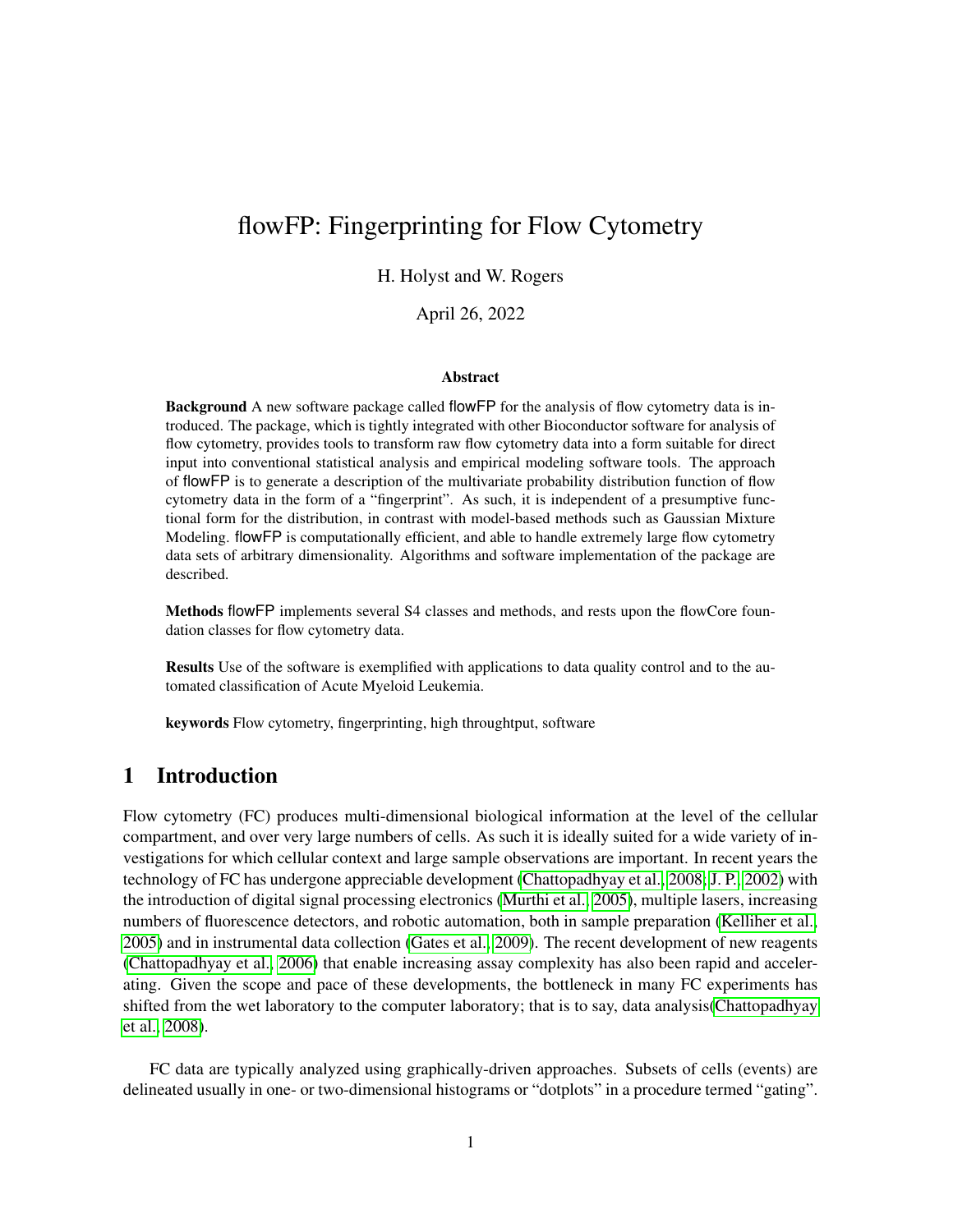The gating process is often applied in a sequential fashion, with the numbers of events inside successive gates falling monotonically from step to step. Subsets determined via gating are typically then quantified with respect to their expression patterns in the dimensions of multiparameter space not utilized for gating, often by simply counting proportions of the subsets that are positive or negative for each of the markers of interest for that subset. Several commercially available software packages have been extensively optimized to support this kind of visually-guided analysis workflow, for example, FlowJo (Treestar Inc, Ashland, OR), WinList (Verity Software House, Topsham, ME) and FCSExpress (De Novo Software, Los Angeles, CA).

Despite near-universality of this data analysis approach within the flow cytometry community, the procedure has three main drawbacks. First, the choice of gates is often subjective, particularly in the not-unusual situation where the gating distribution is broad and smooth. This leads to an inherent lack of reproducibility from sample-to-sample, or even for the re-analysis of the same sample, as well as presenting audit trail difficulties that compromise verifiability of results. Second, because gates are specified by manually drawing regions on a graph using a computer mouse, the process is very laborintensive and time-consuming, and in most cases takes many times longer than the actual acquisition of the data. Finally, because gating and analytical regions are determined by the data analyst based on his or her experience, there may be interesting and informative features that exist within the full, ungated multivariate distribution of events but that nevertheless escape detection in this analysis paradigm.

flowFP is designed to address these limitations in conventional approaches to the analysis of FC data. The broad aim of flowFP is to directly transform raw FC list-mode data into a form suitable for direct input to other statistical analysis and empirical modeling tools. Thus, it is useful to think of flowFP as an intermediate step between the acquisition of high- throughput FC data on the one hand, and empirical modeling, machine learning, and knowledge discovery on the other.

## 2 Algorithm Description

flowFP implements and integrates ideas put forth in [\(Roederer et al., 2001\)](#page-19-6) and [\(Rogers et al., 2008\)](#page-19-7). FlowFP utilizes the Probability Binning (PB) algorithm [\(Roederer et al., 2001\)](#page-19-6) to subdivide multivariate space into hyper-rectangular regions that contain nearly equal numbers of events. Regions (bins) are determined by (a) finding the parameter whose variance is highest, (b) dividing the population at the median of this parameter which results in two bins, each with half of the events, and (c) repeating this process for each subset in turn. Thus, at the first level of binning the population is divided into two bins. At the second level, each of the two "parent" bins is divided into two "daughter" bins, and so forth. The final number of bins *n* is determined by the number of levels *l* of recursive subdivision, such that  $n = 2^l$ .

This binning procedure is typically carried out for a collection of samples (instances), called a "training set". The result of this process is in essence a description of the subdivision of a multiparametric space into sub-regions, and is thus termed a "model" of the space (not to be confused with modeling approaches that fit data to a parameterized model or set of models). The model is then applied to another set of samples (which may or may not include instances from the training set). This operation results in a feature vector of event counts in each bin of the model for each instance in the set. These feature vectors are, in the context of a specific model, a unique description of the multivariate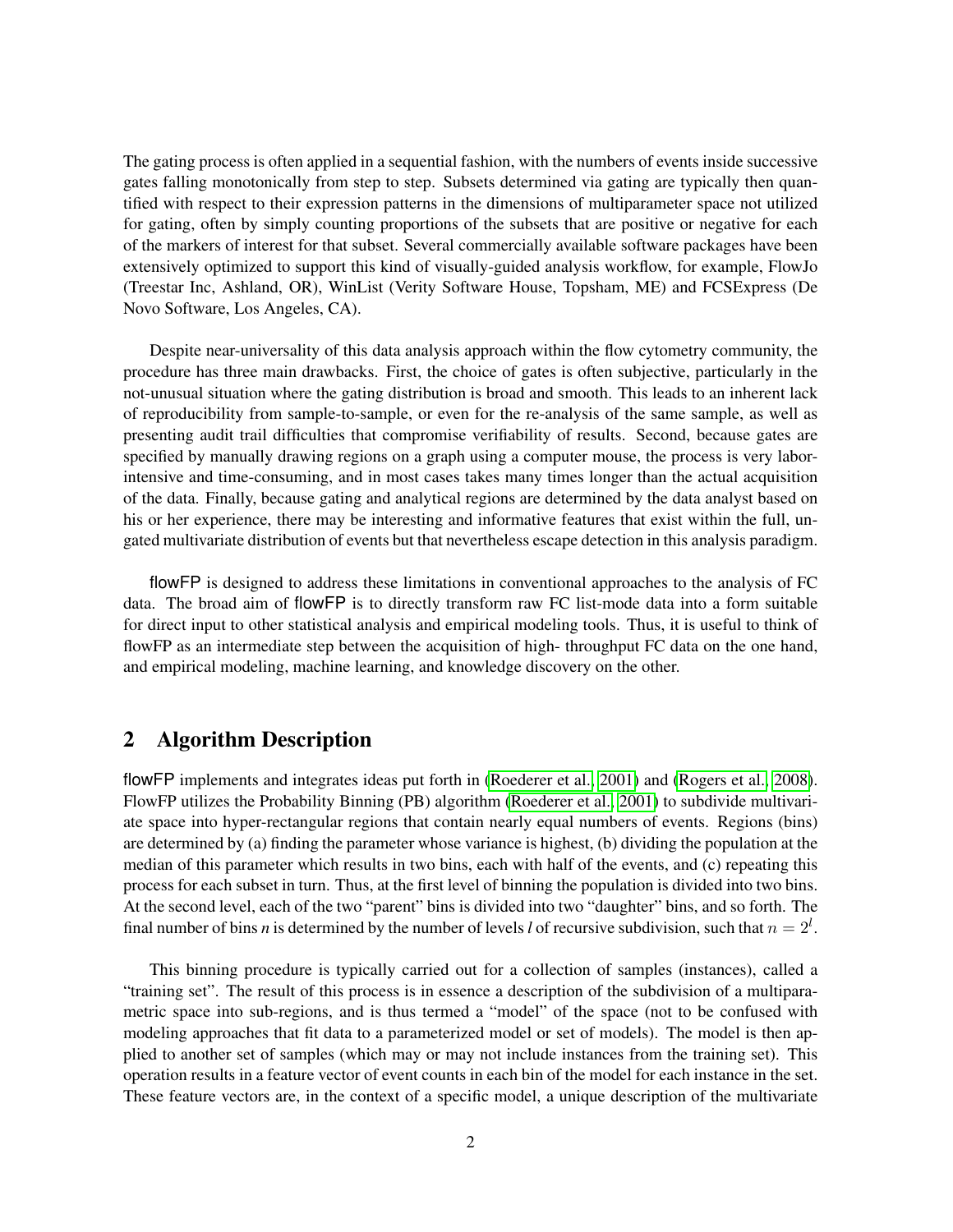probability distribution function for each instance in the set of samples, and thus are aptly referred to as "fingerprints".

Although flowFP generates bins using the PB algorithm, the way it utilizes the resulting fingerprints is similar to the methods described in [\(Rogers et al., 2008\)](#page-19-7). Each element of a fingerprint represents the number of events in a particular sub-region of the model. Although it may not be known *a priori* which of these regions are informative with respect to an experimental question, it is possible to determine this by using appropriate statistical tests, along with corrections for multiple comparisons, to ascertain which regions (if any) are differentially populated in two or more groups of samples. If we regard the number of events in a bin as one of  $n$  features describing an instance, then the statistical determination of informative sub-regions is clearly seen to be a feature selection procedure.

Fingerprint features are useful in two distinct modes. First, all or a selected subset of features can be used in clustering or classification approaches to predict the class of an instance based on its similarity to groups of instances. Second, the events within selected, highly informative bins can be visualized within their broader multivariate context in order to interpret the output of the modeling process. This step is crucial in that it provides a means to develop new hypotheses for FC-derived biomarkers within the context of existing reagent panels.

## 3 Fingerprint Representation

FlowFP is one of a growing number of Bioconductor packages integrated within the framework provided by flowCore and is thus able to interoperate with other flowCore-compliant tools as well as with the full range of downstream statistical analysis and machine learning tools available in R. This integration enables flexible creation of powerful high-throughput analysis procedures for large FC data sets.

FlowFP uses the S4 object-oriented facility of R. Computationally intensive parts are written in the C programming language for efficiency. FlowFP is built around a set of three S4 classes, each with a constructor of the same name as the class name. In addition there are a number of methods for accessing, manipulating and visualizing the data in each of the classes.

### 3.1 The *flowFPModel* Class

*flowFPModel* is the fundamental class for the flowFP package. The flowFPModel constructor takes a collection of one or more list-mode instances which are represented in the flowCore framework as a *flowFrame* (for a single instance) or a *flowSet* (for a collection of instances), respectively (henceforth we shall refer to *flowFrame*s and *flowSet*s, the original list-mode data being implied). In addition to the required argument, flowFPModel has optional arguments that allow control over the number of levels of recursive subdivision and the set of parameters to be considered in the binning process. By default all parameters in the input *flowSet* are considered, but if this argument is provided, any parameters not listed are ignored. The constructor emits an object of type *flowFPModel*, which encapsulates a complete representation of the binning process that is used later to construct fingerprints.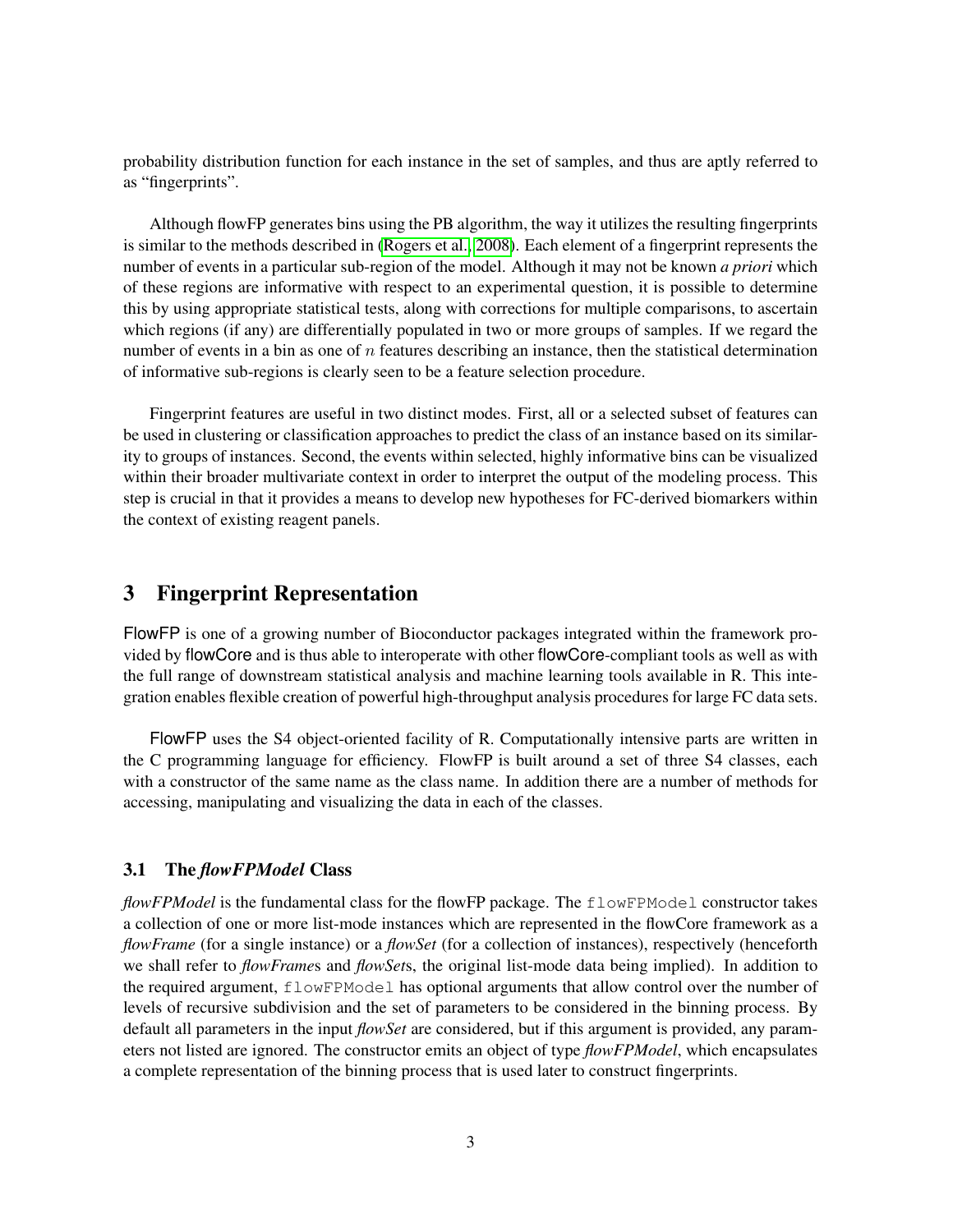To see how this works, let's build a *flowFPModel* for a small data set. *fs1* is a *flowSet* comprised of 7 *flowFrame*s, one for each tube in a sample. The tubes are stained with different antibody conjugates, but CD45-ECD is common to all of the tubes in order to support gating of the entire panel from one of the tubes using CD45 vs. SSC.

```
> data(fs1)
> fs1
A flowSet with 7 experiments.
column names(7): FS Lin SS Log ... FL4 Log FL5 Log
```
One of the tubes (the first one) looks like this:

```
> fs1[11]
```

```
flowFrame object 'FI05_000942_001.LMD'
with 30000 cells and 7 observables:
     name desc range minRange maxRange
$P1 FS Lin FS Lin 1024 0.0000 1023
$P2 SS Log SS Log 1024 0.1024 1023
$P3 FL1 Log IgG1-FITC 1024 0.0000 1023
$P4 FL2 Log IgG1-PE 1024 0.0000 1023
$P5 FL3 Log CD45-ECD 1024 0.0000 1023
$P6 FL4 Log IgG1-PC5 1024 0.0000 1023
$P7 FL5 Log IgG1-PC7 1024 0.0000 1023
166 keywords are stored in the 'description' slot
```
Let's construct a model, using SSC (parameter 2) and CD45 (parameter 5). We will specify the number of recursions to be 7, resulting in  $2^7 = 128$  bins in the model:

```
> mod <- flowFPModel(fs1, name="CD45/SS Model", parameters=c(2,5), nRecursions=7
> show(mod)
```

```
A flowFPModel:
```

```
Name = CD45/SS Model
nRecursions (max) = 7 (7)Dequantize = TRUE
Parameters Considered:
  SS Log, FL3 Log
Parameters Used:
  SS Log, FL3 Log
Training Set:
  FI05_000942_001.LMD
```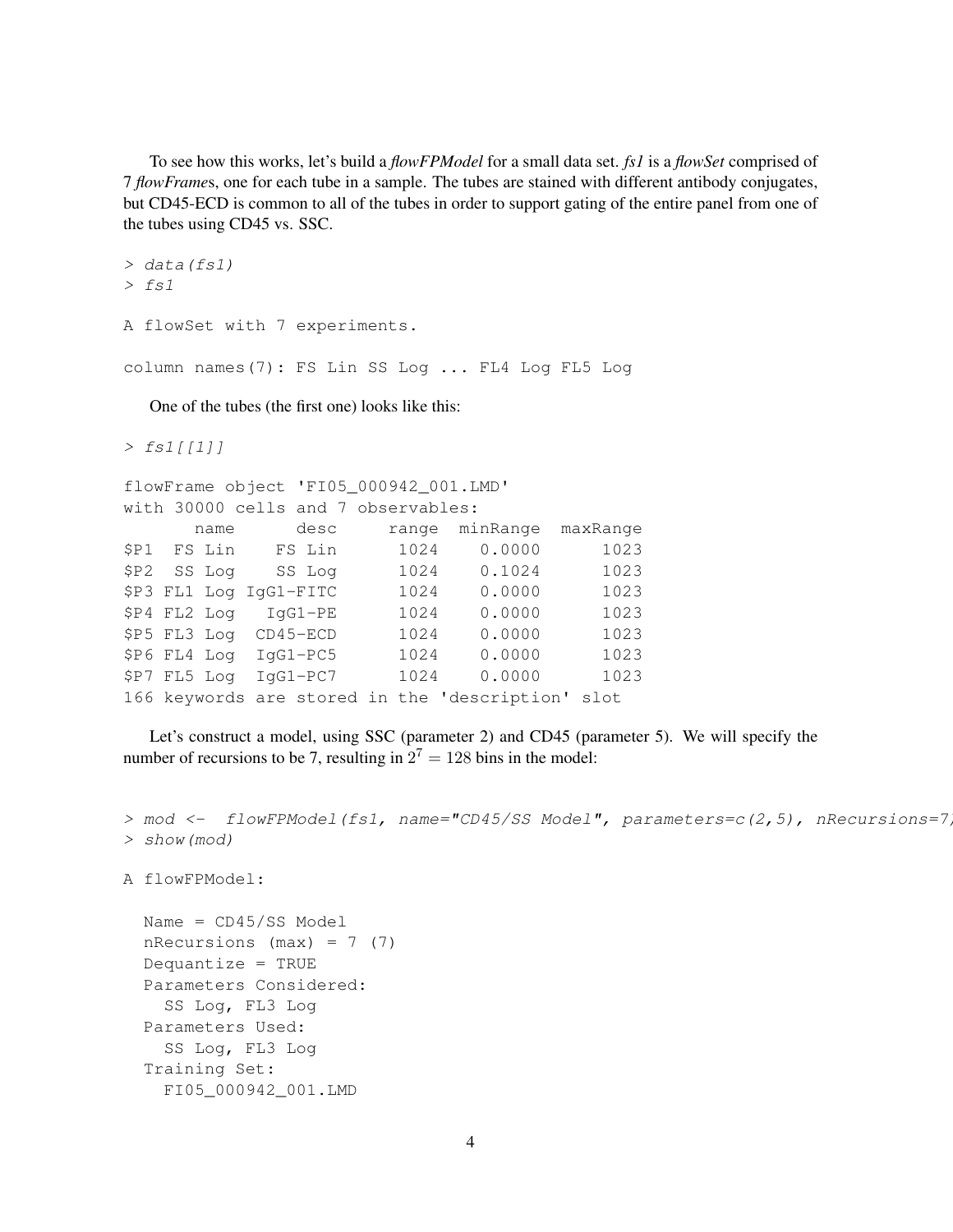- FI05\_000942\_002.LMD FI05\_000942\_003.LMD FI05\_000942\_004.LMD FI05\_000942\_005.LMD FI05\_000942\_006.LMD FI05\_000942\_007.LMD
- > plot(mod)



**Model**

Usage and argument descriptions for flowFPModel are as follows:

Usage:

flowFPModel(obj, name="Default Model", parameters=NULL, nRecursions="auto", dequantize=TRUE, sampleSize=NULL, verbose=FALSE)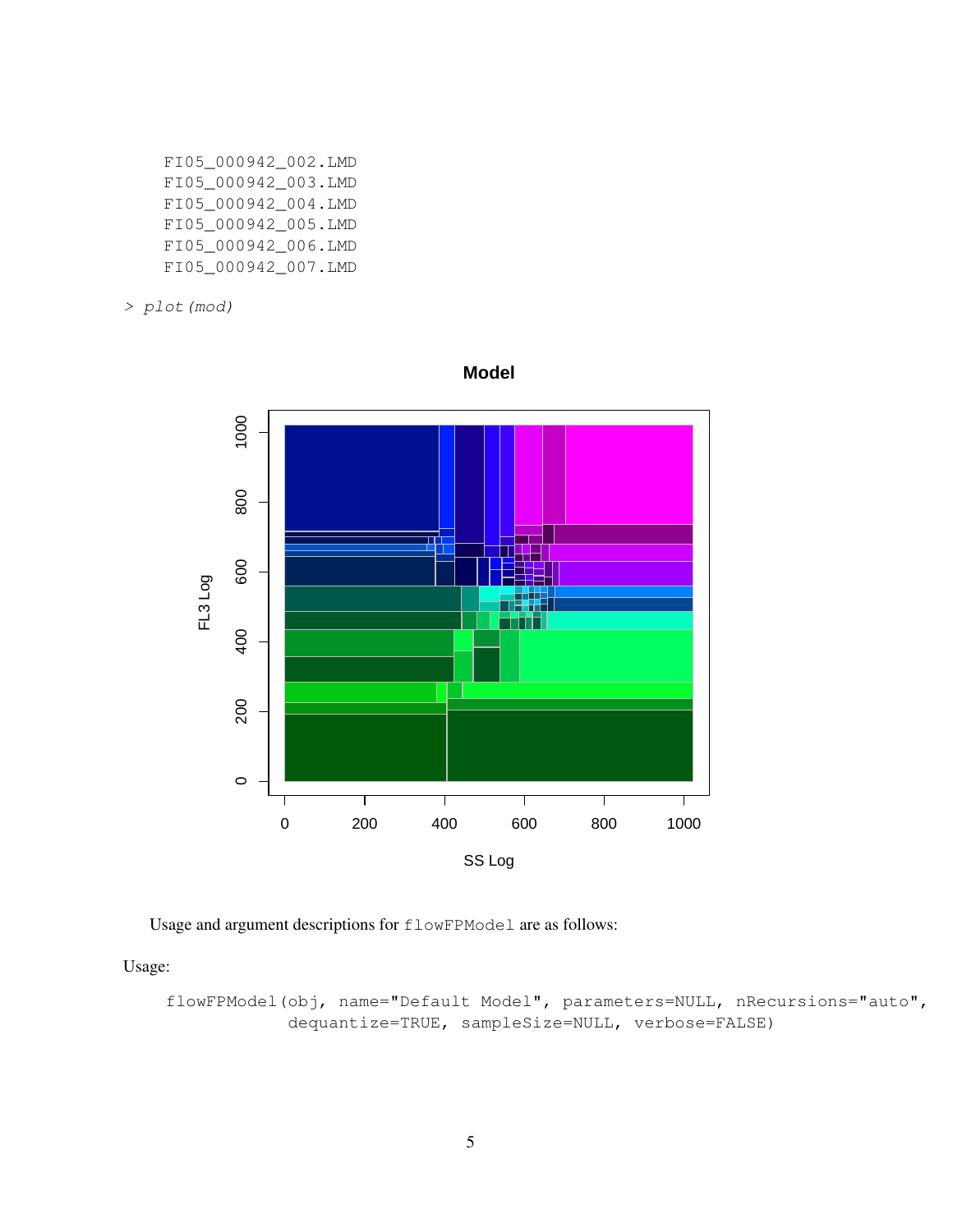| obi         | Training data for model, either a <i>flowFrame</i> or <i>flowSet</i> .                 |
|-------------|----------------------------------------------------------------------------------------|
| parameters  | A vector of parameters to be considered during model construction. You may             |
|             | provide these as a vector of parameter indices (as shown above) or as a charac-        |
|             | ter vector. For example, parameters = $c("SS Log", "FL3 Log")$ would yield the         |
|             | same result as shown in the example.                                                   |
| nRecursions | Number of times the FCS training data will be sub divided. Each recursion              |
|             | doubles the number of bins, so that $n_{bins} = 2^{nRecursions}$ . A warning will be   |
|             | generated if the number of expected events in each bin is $< 1$ . (e.g. if your        |
|             | training set had 1000 events, and you specified $nRecursions = 10$ .)                  |
| dequantize  | If TRUE, all of the event values in the training set will be made unique by            |
|             | adding a tiny value (proportional to the ordinal position of each event) to the        |
|             | data.                                                                                  |
| sampleSize  | Used to specify the per- <i>flowFrame</i> sample size of the data to use in model      |
|             | generation. If <i>NULL</i> , all of the data in $x$ is used. Setting this to a smaller |
|             | number will speed up processing, at the cost of accuracy.                              |
| name        | A descriptive name assigned to the model.                                              |
| verbose     | If TRUE, prints out information as it constructs the model. Useful for debug-          |
|             | ging.                                                                                  |
|             |                                                                                        |

### 3.2 The *flowFP* Class

The flowFP constructor takes a *flowFrame* or a *flowSet* as its only required argument, and an optional *flowFPModel*. If no *flowFPModel* is supplied, flowFP computes a model (by calling flowFPModel internally). Regardless the source of the model, flowFP applies the model to each of the instances in its input. The resulting *flowFP* object extends the *flowFPModel* class and contains two additional important slots to store a matrix of counts and a list of tags. The counts matrix has dimensions  $m \times n$ , where m is the number of instances in the input *flowSet* (or one if a *flowFrame* is provided), and n is the number of features in the model. The tags slot is a list of  $m$  vectors, each of which has  $e$  elements, where e is the number of events in the corresponding frame in the input *flowSet*. The value for each element of the tag vector represents the bin number into which the corresponding event fell during the fingerprinting procedure. This is useful for visualization or gating based on fingerprints, as will be illustrated below.

A set of fingerprints is obtained by applying the model to a *flowSet*. In this case we will apply the model derived from *fs1* to the same *flowSet*:

```
> fp <- flowFP (fs1, mod)
> show(fp)
A flowFP containing 7 instances with 128 features.
[1] "FI05_000942_001.LMD" "FI05_000942_002.LMD" "FI05_000942_003.LMD"
[4] "FI05_000942_004.LMD" "FI05_000942_005.LMD" "FI05_000942_006.LMD"
[7] "FI05_000942_007.LMD"
```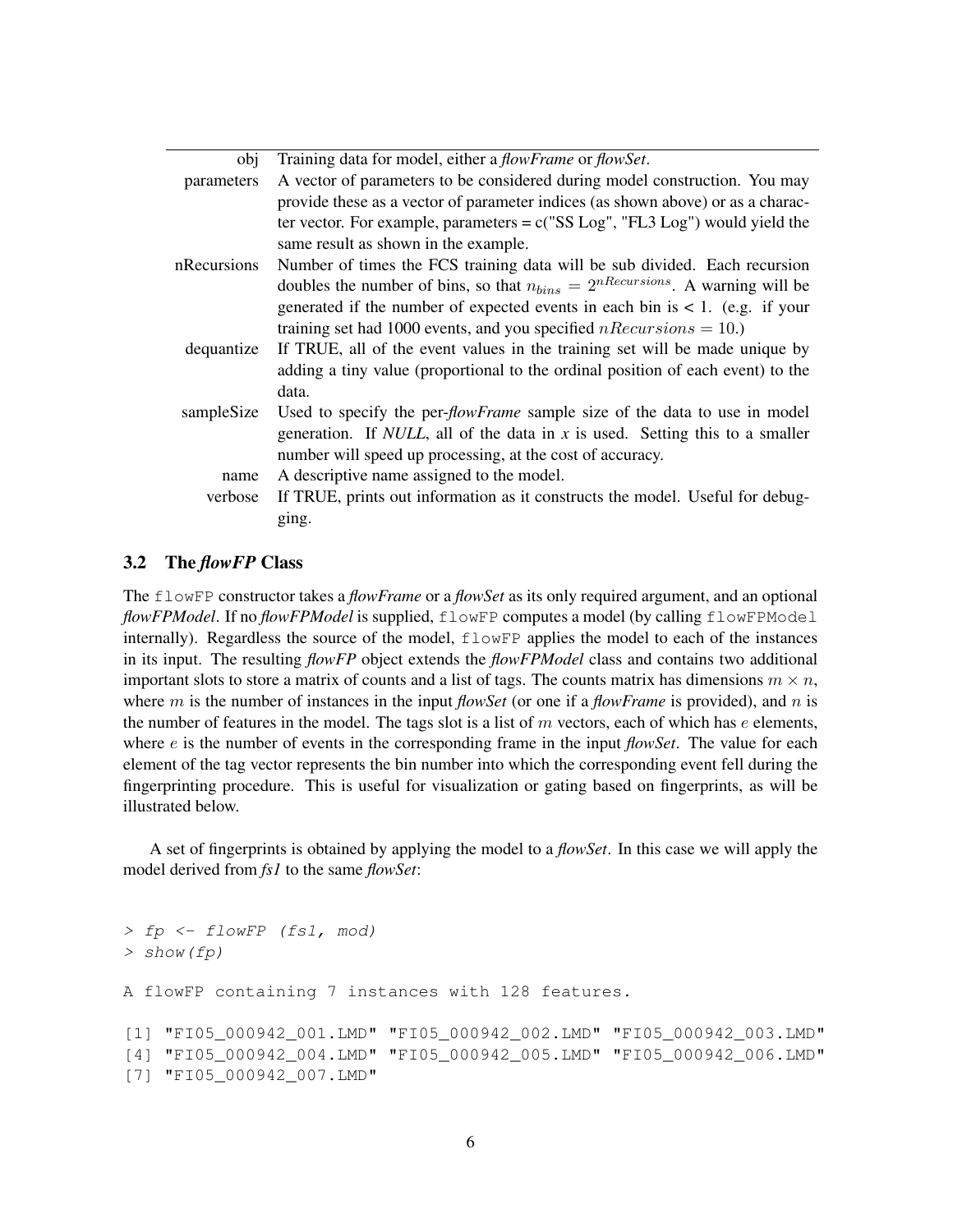```
Extends A flowFPModel:
  Name = CD45/SS Model
 nRecursions (max) = 7 (7)Dequantize = TRUE
  Parameters Considered:
    SS Log, FL3 Log
 Parameters Used:
    SS Log, FL3 Log
  Training Set:
    FI05_000942_001.LMD
    FI05_000942_002.LMD
    FI05_000942_003.LMD
    FI05_000942_004.LMD
   FI05_000942_005.LMD
    FI05_000942_006.LMD
    FI05_000942_007.LMD
```

```
> plot (fp, type="stack")
```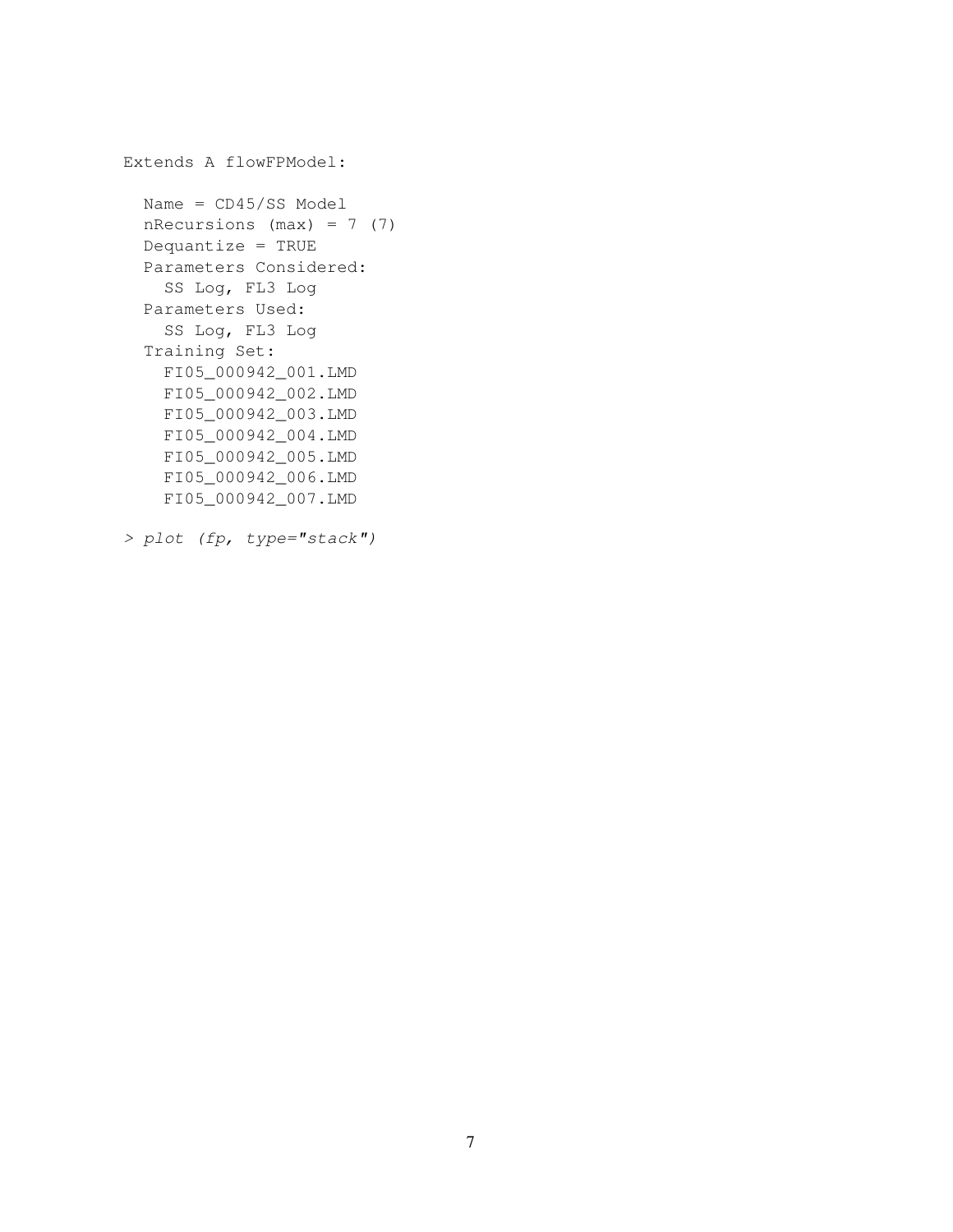

Usage and argument descriptions for flowFP are as follows:

Usage:

|               | $flowFP(obj, model=NULL, sampleClasses=NULL, verbose=False, )$                         |
|---------------|----------------------------------------------------------------------------------------|
| fcs           | A <i>flowFrame</i> or <i>flowSet</i> for which fingerprint(s) are desired.             |
| model         | A model generated with the flowFPModel constructor, or NULL. If NULL,                  |
|               | a default model will be silently generated from all instances in $x$ .                 |
| sampleClasses | An optional character vector describing modeling classes. If supplied, there           |
|               | must be exactly one element for each $flowFrame$ in the $flowSet$ in x (see De-        |
|               | tails).                                                                                |
| verbose       | If TRUE, prints out information as it constructs the fingerprint and possibly the      |
|               | model. Useful for debugging.                                                           |
| $\cdots$      | If model is <i>NULL</i> , additional arguments are passed on to the model constructor. |
|               | see flowFPModel for details.                                                           |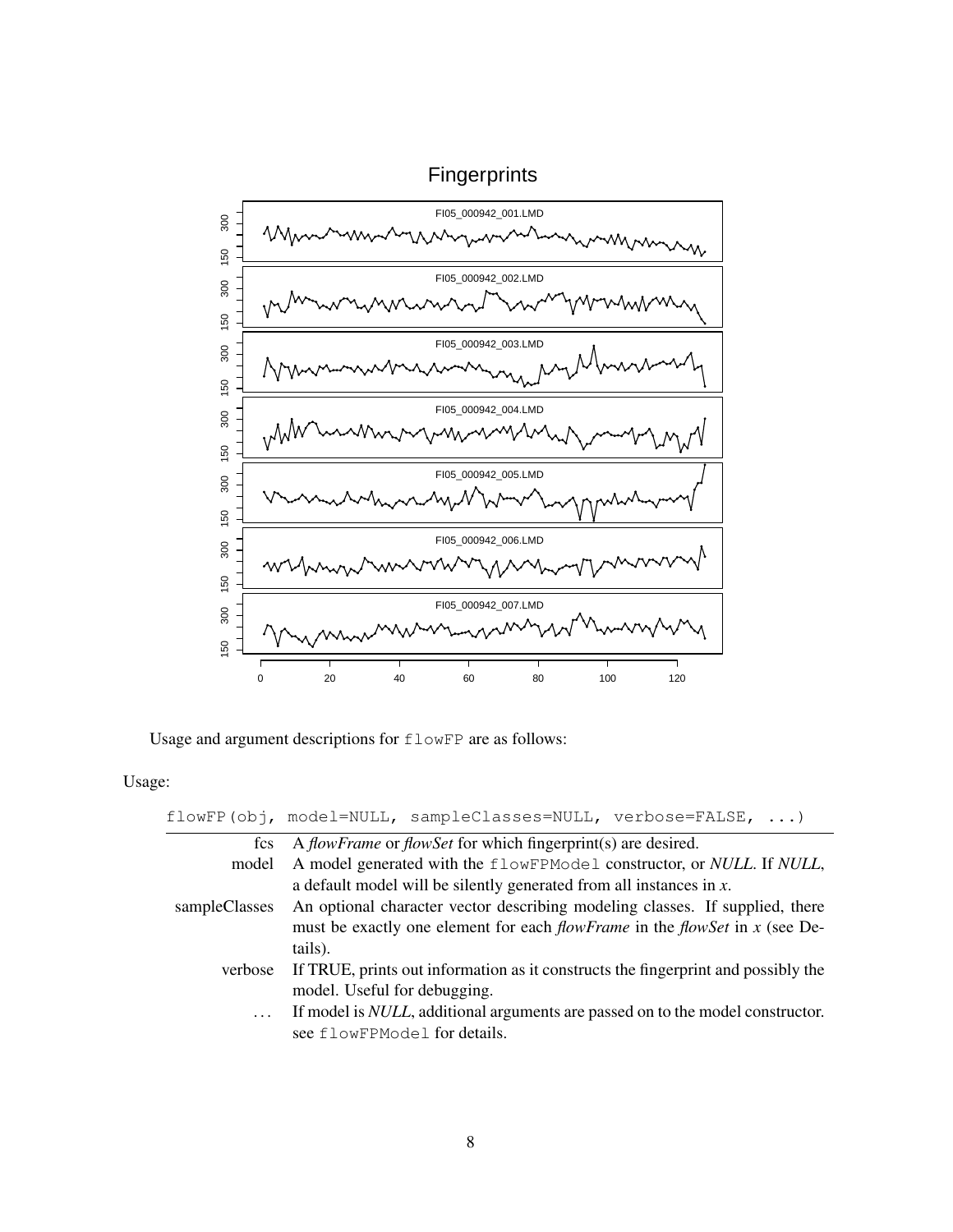### 3.3 The *flowFPPlex* Class

The *flowFPPlex* is a container object which facilitates combining, processing and visualizing large collections of flowFP objects which are all derived from the same set of instances. The flowFPPlex constructor takes a list of *flowFP* objects. The *flowFPPlex* manages the logical association of a set of *flowFP* descriptions. In particular, it extends the counts matrices of its members "horizontally" so as to create a unified representation of the entire collection of fingerprints.

For example, let's load data for another sample, similar to *fs1*. We will then use both *flowSet*s as model bases, and fingerprint *fs1* with respect to both of them. Then we'll load both sets of fingerprints into a *flowFPPlex* and visualize the result:

```
> data(fs2)
> mod1 <- flowFPModel(fs1, name="CD45/SS Model vs fs1", parameters=c("SS Log", "
> mod2 <- flowFPModel(fs2, name="CD45/SS Model vs fs2", parameters=c("SS Log", "
> fp1_1 <- flowFP (fs1, mod1)
> fp1_2 <- flowFP (fs1, mod2)
> plex <- flowFPPlex(c(fp1_1, fp1_2))
> plot (plex, type='grid', vert_scale=10)
```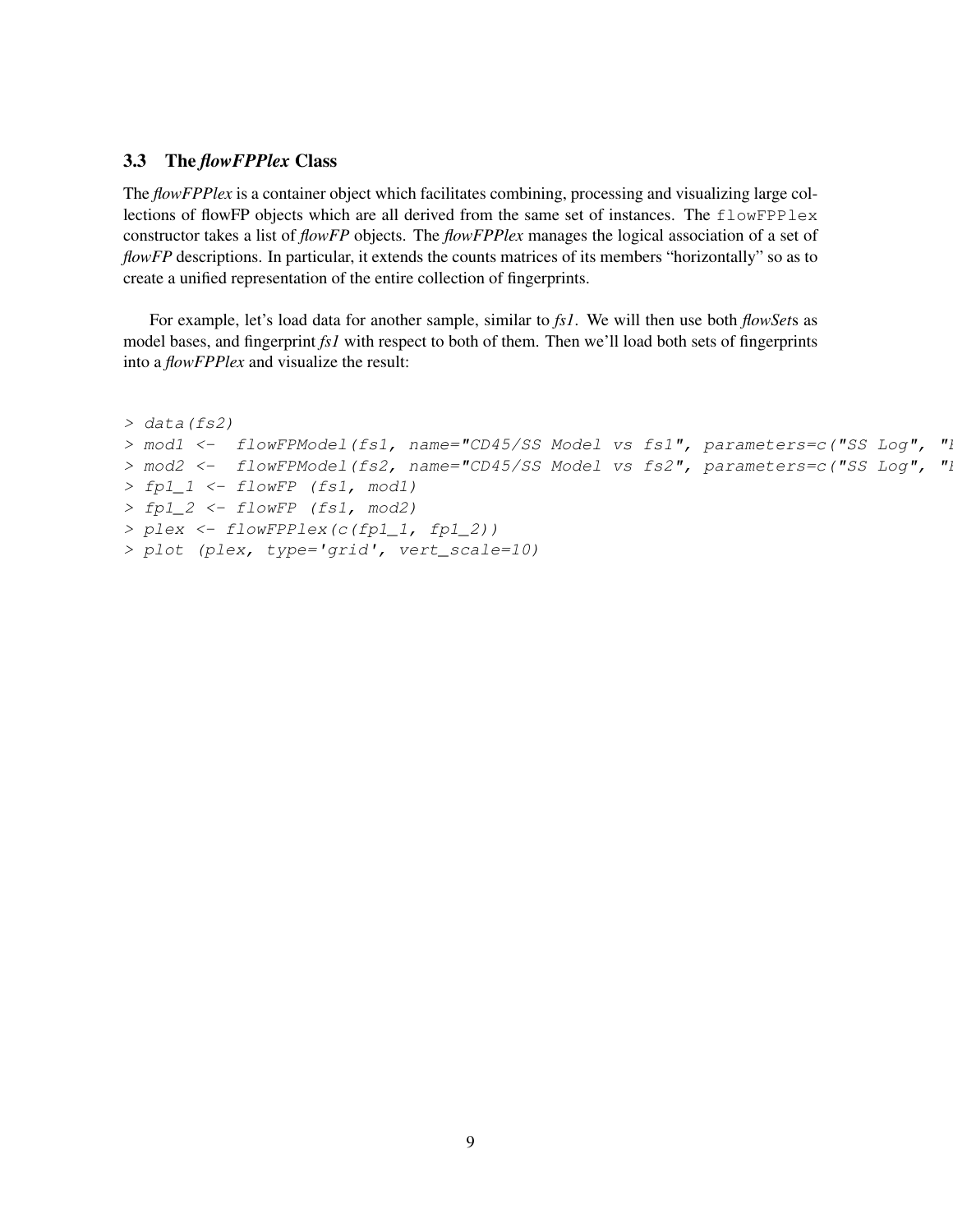

# **Fingerprints**

In the figure, the light blue vertical lines show the division of the fingerprints resulting from the two models. Notice that, as one might expect, when fingerprinting *fs1* against a model constructed from itself, the deviations from the norm are small, whereas when fingerprinting *fs1* against a model constructed from a different *flowSet*, the deviations in the fingerprint values are large.

We might also wish to use the *flowFPPlex* to facilitate exploration of the effect on fingerprints due to variation of the number of levels of recursion.

```
> fp <- flowFP (fs1, param=c("SS Log", "FL3 Log"), nRecursions=8)
> plex <- flowFPPlex()
> for (levels in 8:5) {
+ nRecursions(fp) <- levels
+ plex <- append (plex, fp)
+ }
> plot (plex, type="tangle", transformation="norm")
```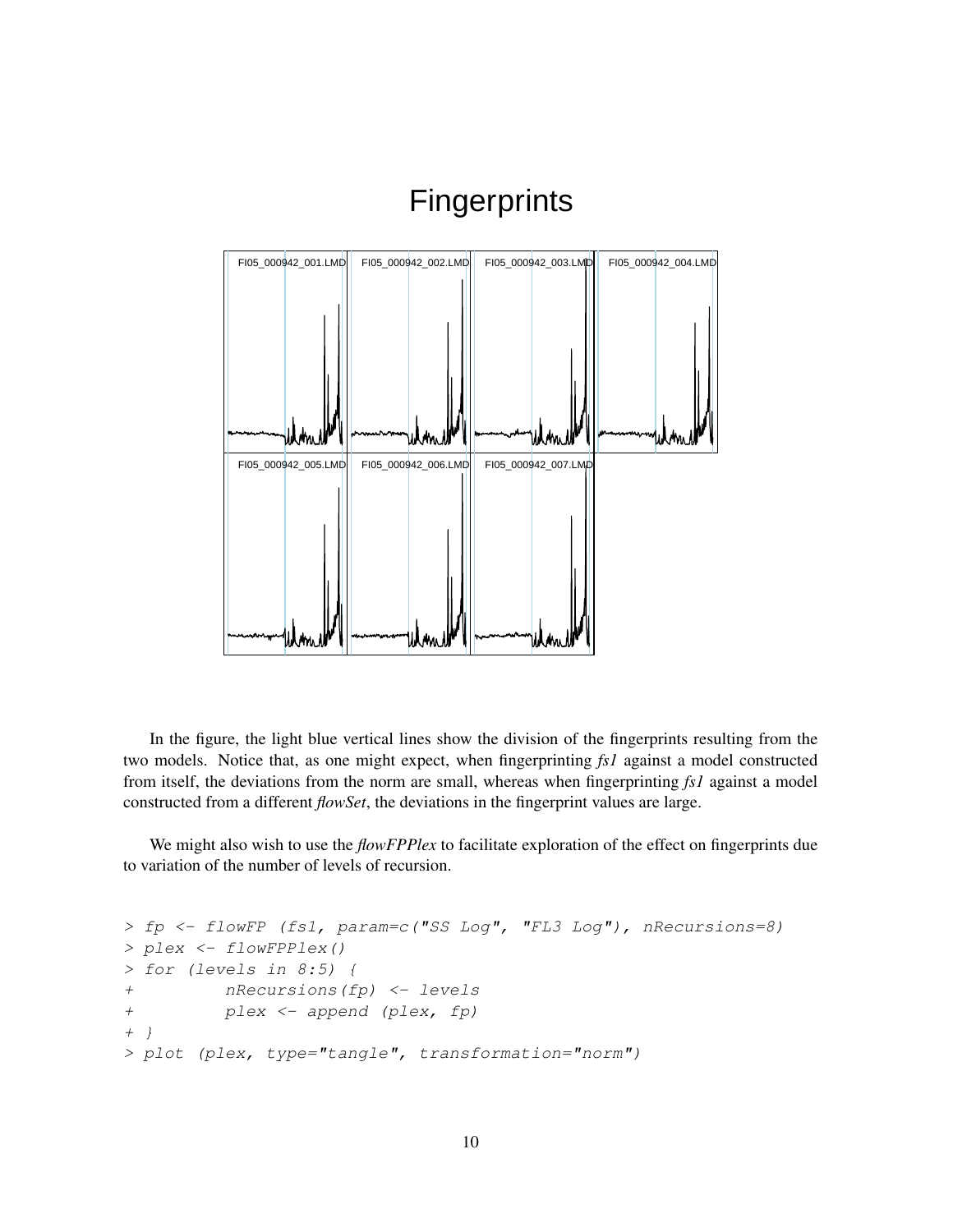### **Fingerprints**



Notice that as the fingerprint resolution (determined by the number of recursions) is reduced from left to right, the number of features in each fingerprint falls, but the size of the variations from the norm also falls. Evidently, the more local the modeling, the larger the variations from instance to instance we can expect.

Also notice a couple of other features we illustrate in this example. First, we only computed the model once, but we can change the effective number of recursions (and thus the resolution of the fingerprints) to any integer less than that at which the model was computed, using the accessor function nRecursions. Second, we can initialize an empty *flowFPPlex*, and then use the function append to add *flowFP*s one at a time.

Usage and argument descriptions for flowFPPlex are as follows:

Usage:

flowFPPlex(fingerprints=NULL)

fingerprints List of *flowFP*s.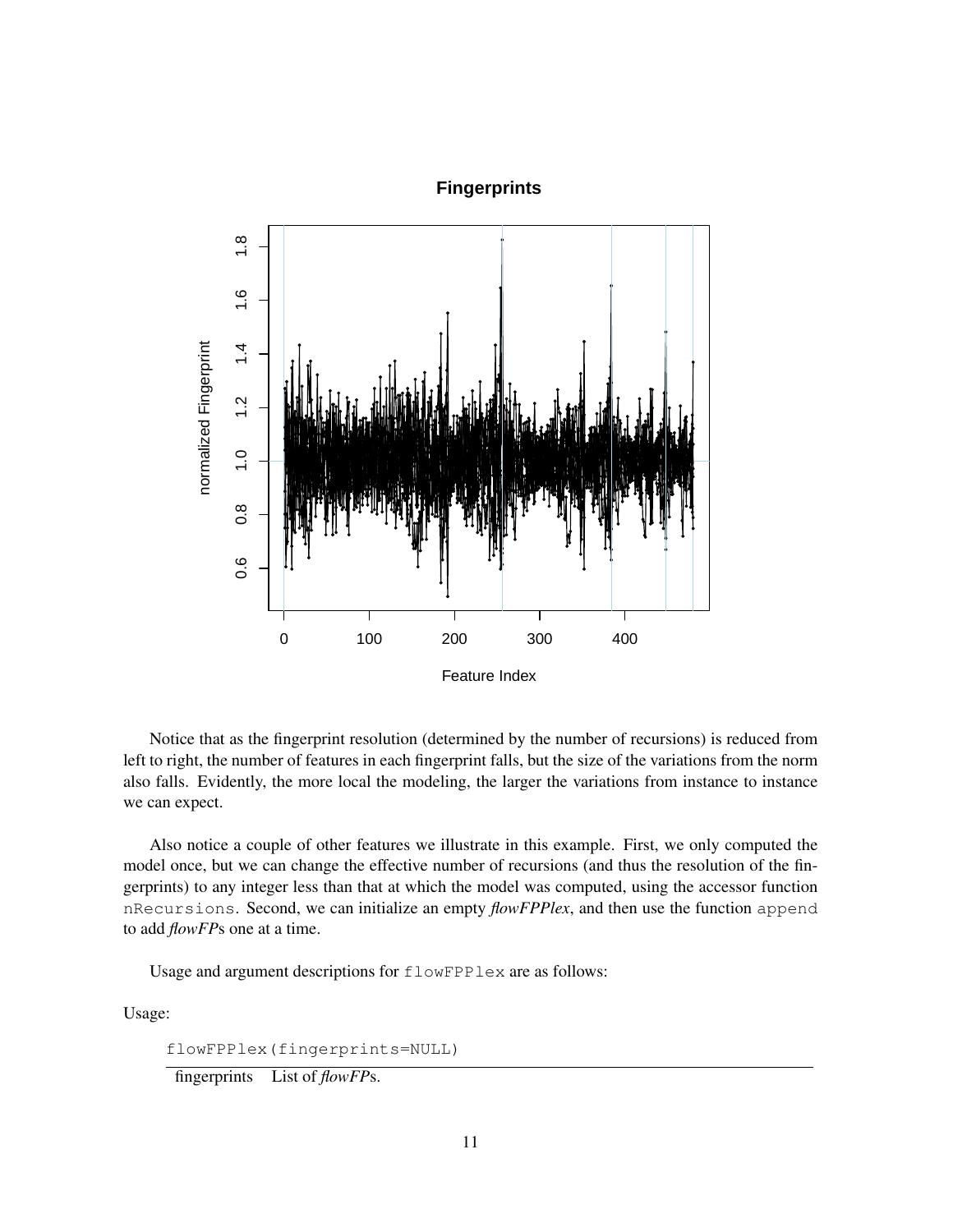### 3.4 Generic functions

A number of other methods have been provided to facilitate interaction with and analysis of fingerprinting results. Chief among these are visualization methods that aid in the understanding and interpretation of fingerprinting results. They are provided as overloads to the generic  $p$  lot function. In addition, a few other accessor methods deserve special mention.

- nRecursions(obj). This generic function returns the number of levels of recursive subdivision of its argument. FlowFP, flowFPPlex and flowFPModel all implement the method. Furthermore, the flowFP class implements the "set" method. This enables the user to compute a model at some fairly high resolution, and then to derive fingerprints at that resolution or any lower resolution without re-computing the model. This is possible because fingerprinting is recursive, so that given any high-resolution model, all models of lower resolution can be derived from it.
- counts(obj). This generic function returns a matrix of the number of events per instance and per bin. FlowFP and flowFPPlex classes implement this method, facilitating creation of fingerprint matrices suitable for processing by downstream methods outside of the flowFP package. The method has an optional argument "transformation" that can take on values "raw" (returns the actual event counts for each bin), "normalize" (normalizes by dividing raw counts by the expected number of events), or "log2norm" (like normalize except that it further takes the log2 of the result).
- sampleNames(obj) and sampleClasses(obj). These generic functions set or get sample identifiers for objects of class flowFP or flowFPPlex. By default, for flowFPs, sample names are derived from the flowSet. However they can be overridden by the set method, providing flexibility to handle cases where the sample names in a flowSet are not appropriate. When adding fingerprints to a flowFPPlex, sample names, and if present sample classes, are compared, and the join operation is not permitted unless names and classes among all fingerprints in the flowFPPlex are identical.
- parameters(obj). This generic function returns the light scatter and/or fluorescence parameters involved in binning, either for a flowFPModel or a flowFP. The function is able to report both the parameters that were considered for binning as well as those that actually participating (i.e. ones that were subdivided at during recursive subdivision).
- tags(fp). This generic function returns the tags slot of a flowFP object. This is useful for visualization and gating operations.
- binBoundary(obj). This generic function reports a list of multivariate rectangles corresponding to the limits of the bins. FlowFP and flowFPModel classes both implement this method. This information is also useful for visualization and gating operations.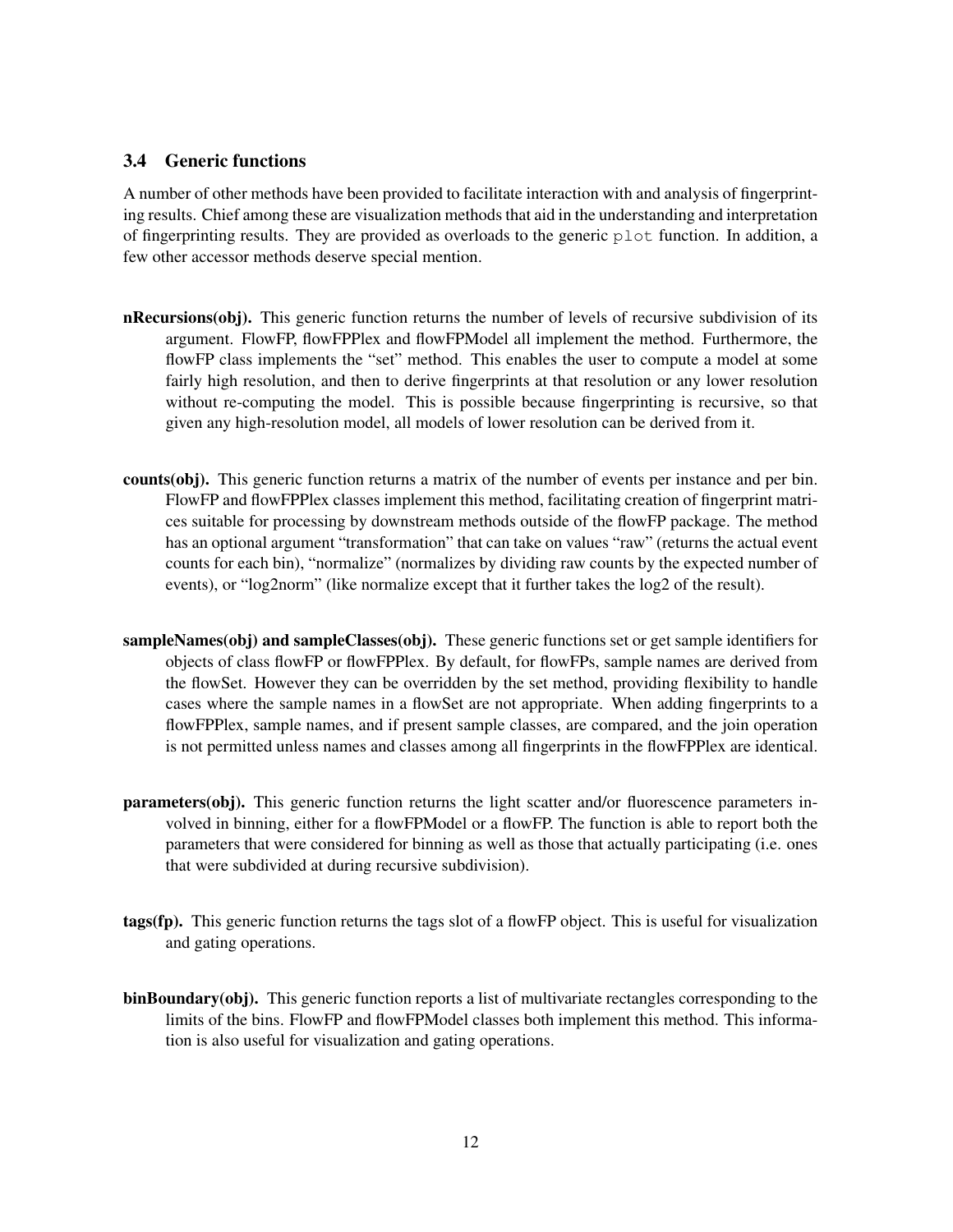## 4 Fingerprinting for Gating Quality Control

As alluded to in Section 3.1, a common practice, especially in some clinical settings, is the collection of data in several aliquots, each stained with different reagent cocktails in order to see all of the markers of interest, but including in all of the tubes at least one common marker. Using parameters common to all of the tubes (CD45 and SSC are frequently used for this purpose [\(Borowitz et al., 1993\)](#page-19-8)) subsets of cells can be delineated by drawing gates on one tube and then applying the gates to all of the tubes. This saves time, but relies on the assumption that the probability distribution is stationary over all of the tubes. If this assumption is not valid, subsetting errors will occur, but may not be readily apparent without careful study of the gating plots.

Using flowFP, in order to rapidly detect consistency of CD45 vs. SSC distributions without the need to look at dotplots, we can fingerprint a collection of tubes and look for outliers.

```
> fp1 <- flowFP (fs1, parameters=c("SS Log", "FL3 Log"), name="self model: fs1", i
> plot (fp1, type="qc", main="Gate QC for Sample fs1")
```


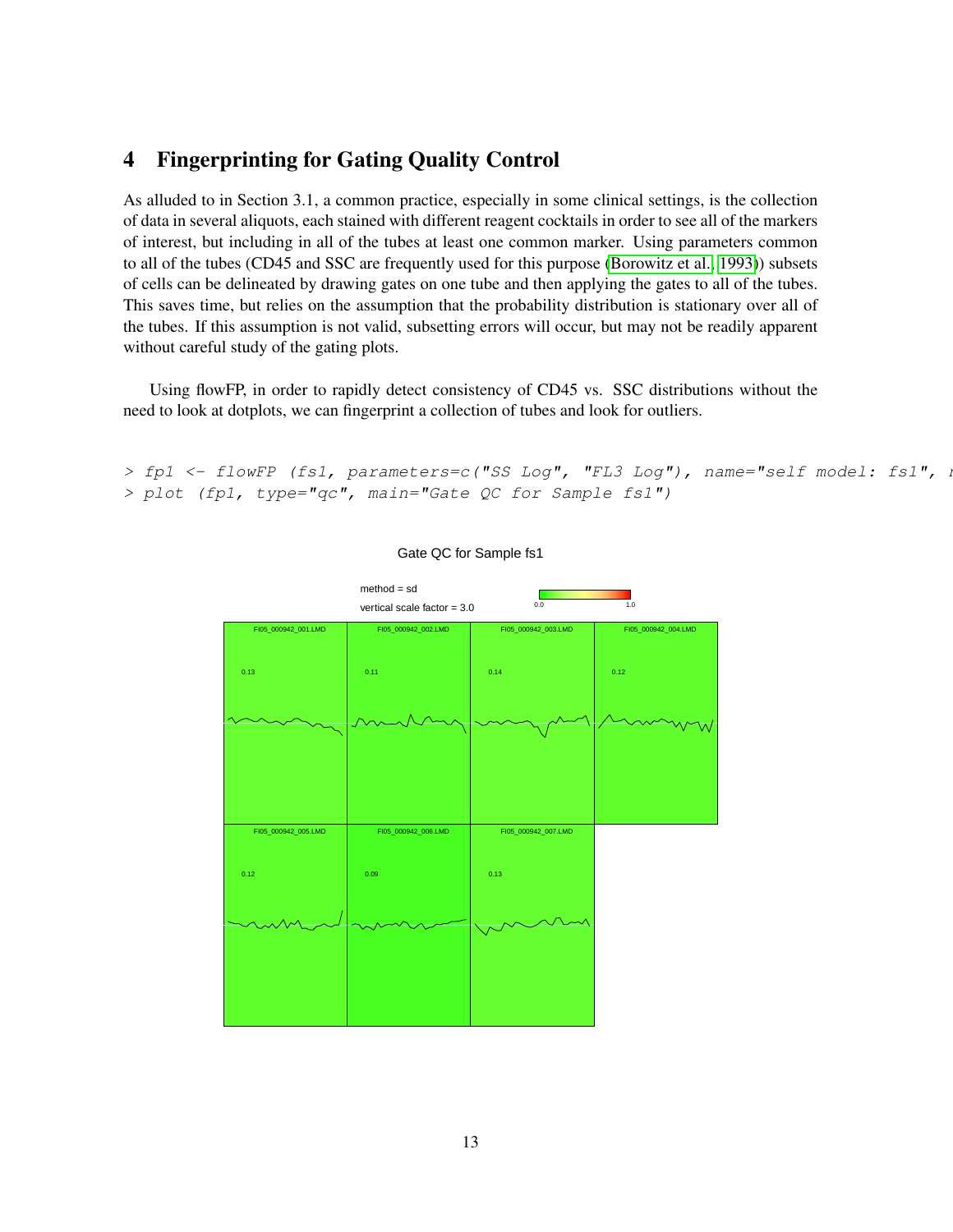In this plot the fingerprints for each of the 7 tubes is shown in a grid. The color of the grid square for a tube indicates the standard deviation of the normalized and log-transformed fingerprint feature vector for that tube according to the color scale at the top of the figure. The standard deviation value is printed in the grid square.

The following figure shows an example where the gate deviation is large. Note the fact that tube 4 and especially tube 5 are the outliers. Also note how easy it is to spot this problem.

> fp2 <- flowFP (fs2, parameters=c("SS Log", "FL3 Log"), name="self model: fs2", i > plot (fp2, type="qc", main="Gate QC for Sample fs2")



Gate QC for Sample fs2

> xyplot (`FL3 Log` <sup>~</sup> `SS Log` | Tube, data=fs2)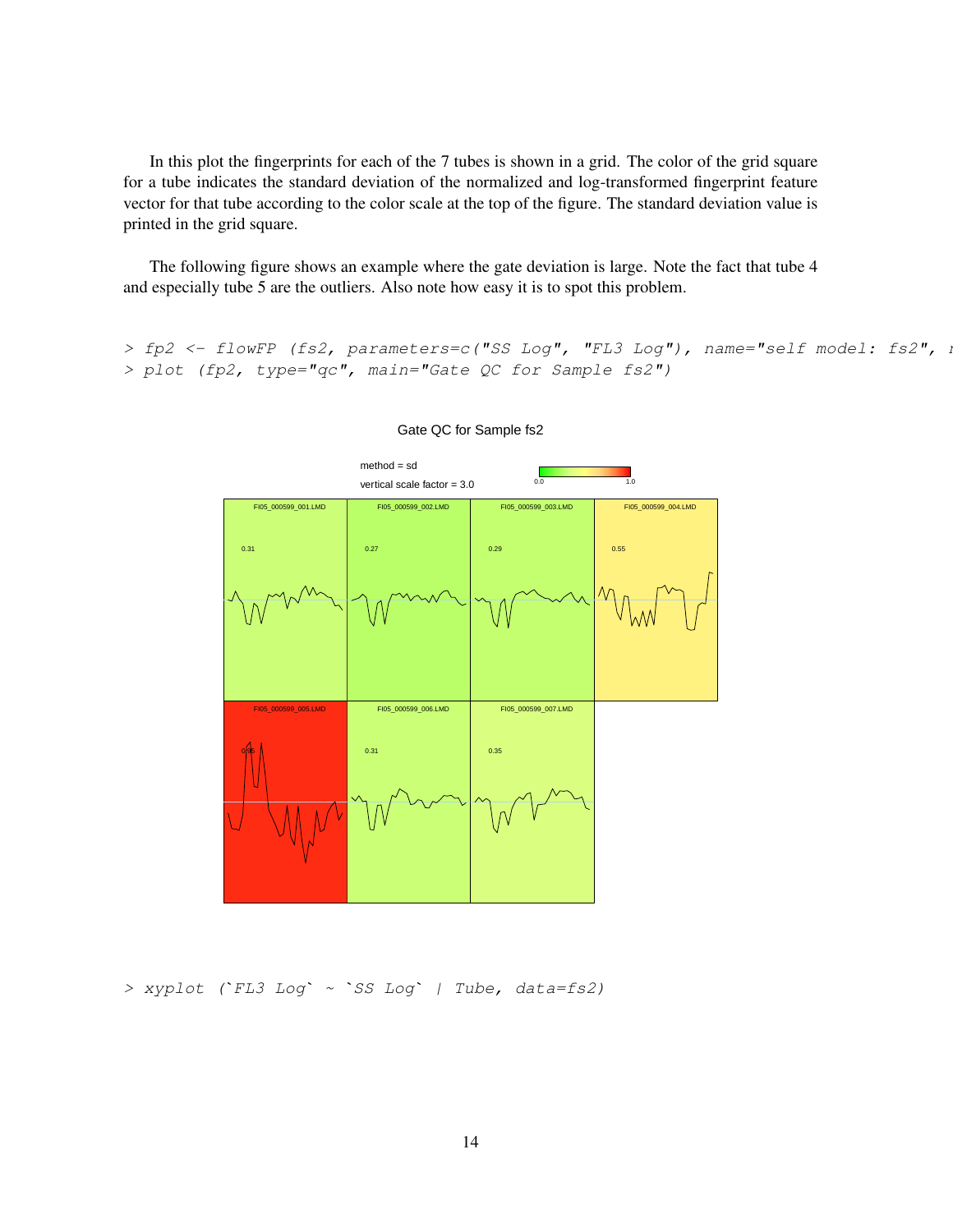

In the above flowViz plot it is certainly possible to spot the inconsistency, but it's not so easy as in the fingerprint-based QC picture. On the other hand ...

> plot (fp2, fs2, hi=5, showbins=c(6,7,10,11), pch=20, cex=.3, transformation='no.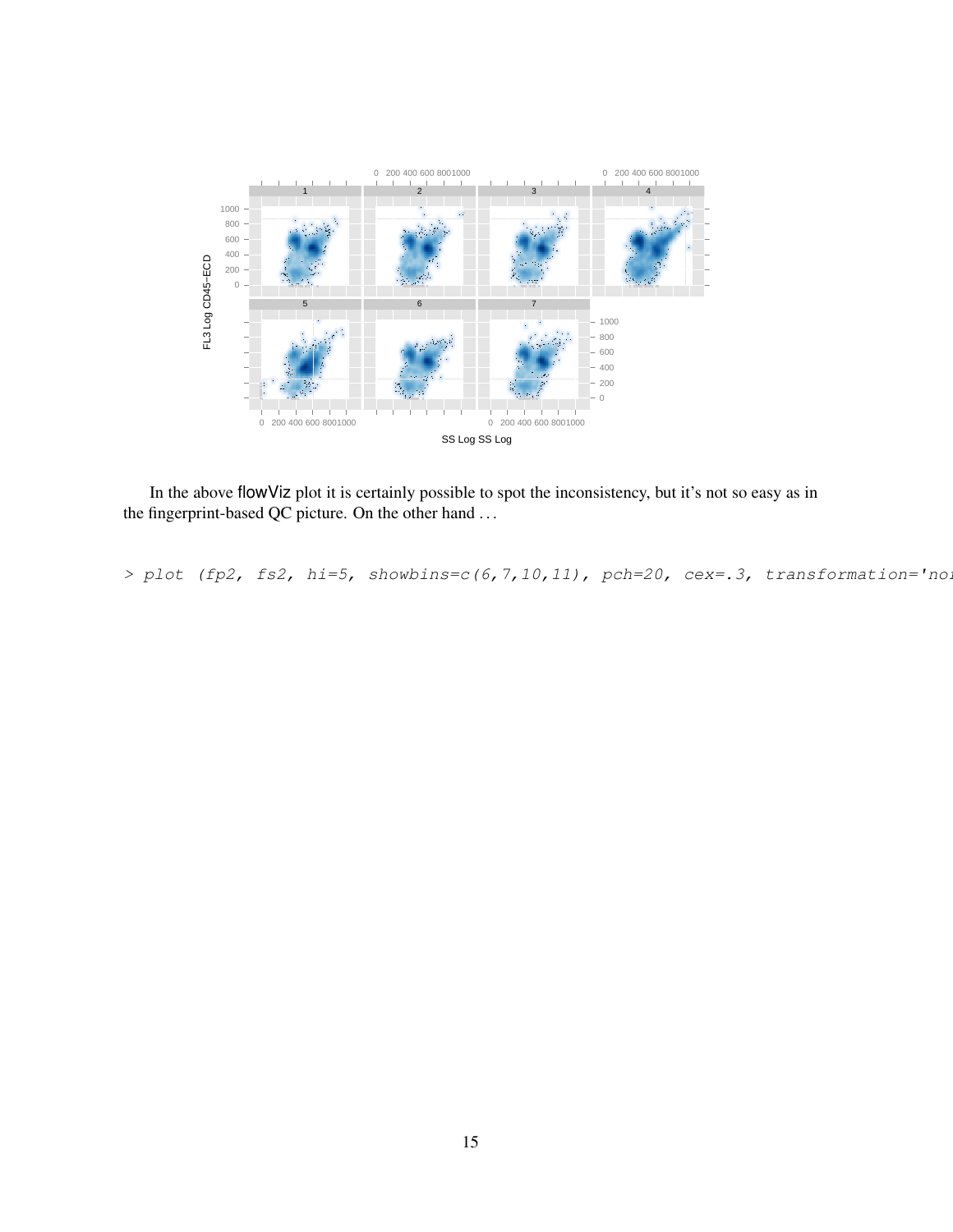## **Fingerprints**



In this figure we can follow the fingerprint bins containing excess events in Tube 5 by way of the color map shown below the fingerprint. By comparing the bin indices 6, 7, 10 and 11 corresponding to green to blue-green colors, it's easy now to localize the place where Tube 5 differs from the rest.

Quality control for individual multi-tube samples is tedious, but not crazily impossible. 96-well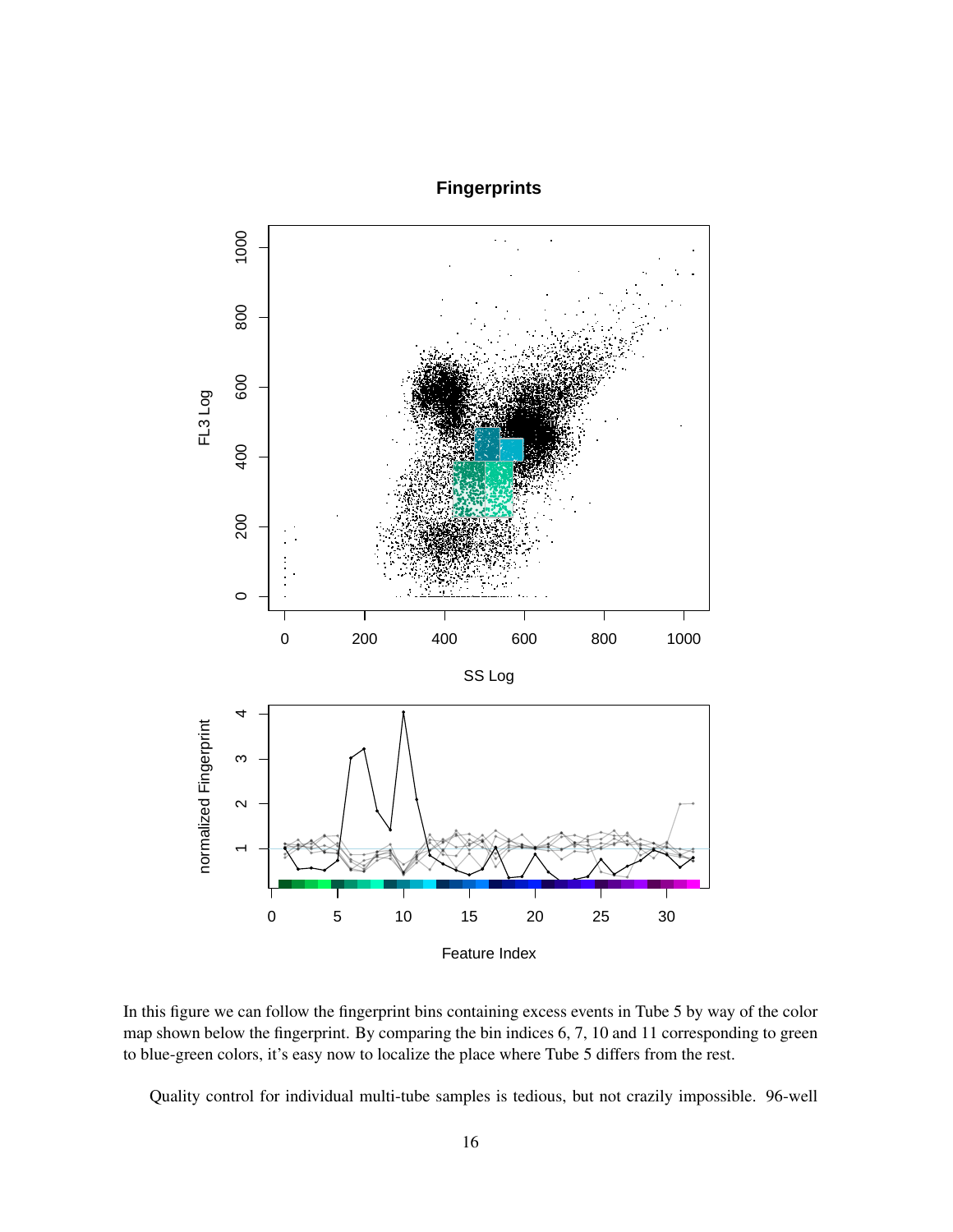plate data will drive you nuts with the need to examine gating data for each well and for many plates. Try this instead:

```
> data(plate)
```

```
> fp <- flowFP (plate, parameters=c("SSC-H","FL3-H","FL4-H"), nRecursions=5)
> plot (fp, type='plate')
```


Fingerprint Deviation Plot

This is a stimulation dataset, described in [\(Inokuma et al., 2007\)](#page-19-9) (data were drastically sampled down to 1000 events per well so that they could be included in the package for illustration purposes). The original data are available at [\(Inokuma et al., 2008\)](#page-19-10).

## 5 Limitations, Caveats and Comments

It is important to note that fingerprinting of FC data is not without limitations. First, we note that fingerprinting approaches are sensitive to differences in multivariate probability distributions no matter their origin. Thus, instrumental, reagent or other systematic variations may cause spurious signals as large, or larger than true biological effects. For this reason it is important to measure and control for these effects[\(Chattopadhyay et al., 2008\)](#page-19-0). In fact, fingerprinting itself can be used to assess and to help control for systematic effects, as was illustrated in Section 4.

Second, because fingerprinting is, in essence, the creation of a multivariate histogram, it responds to factors that might artificially emphasize certain bins in preference to others. In particular, events may pile up on either the zero or full- scale axis for one or more parameters. This situation frequently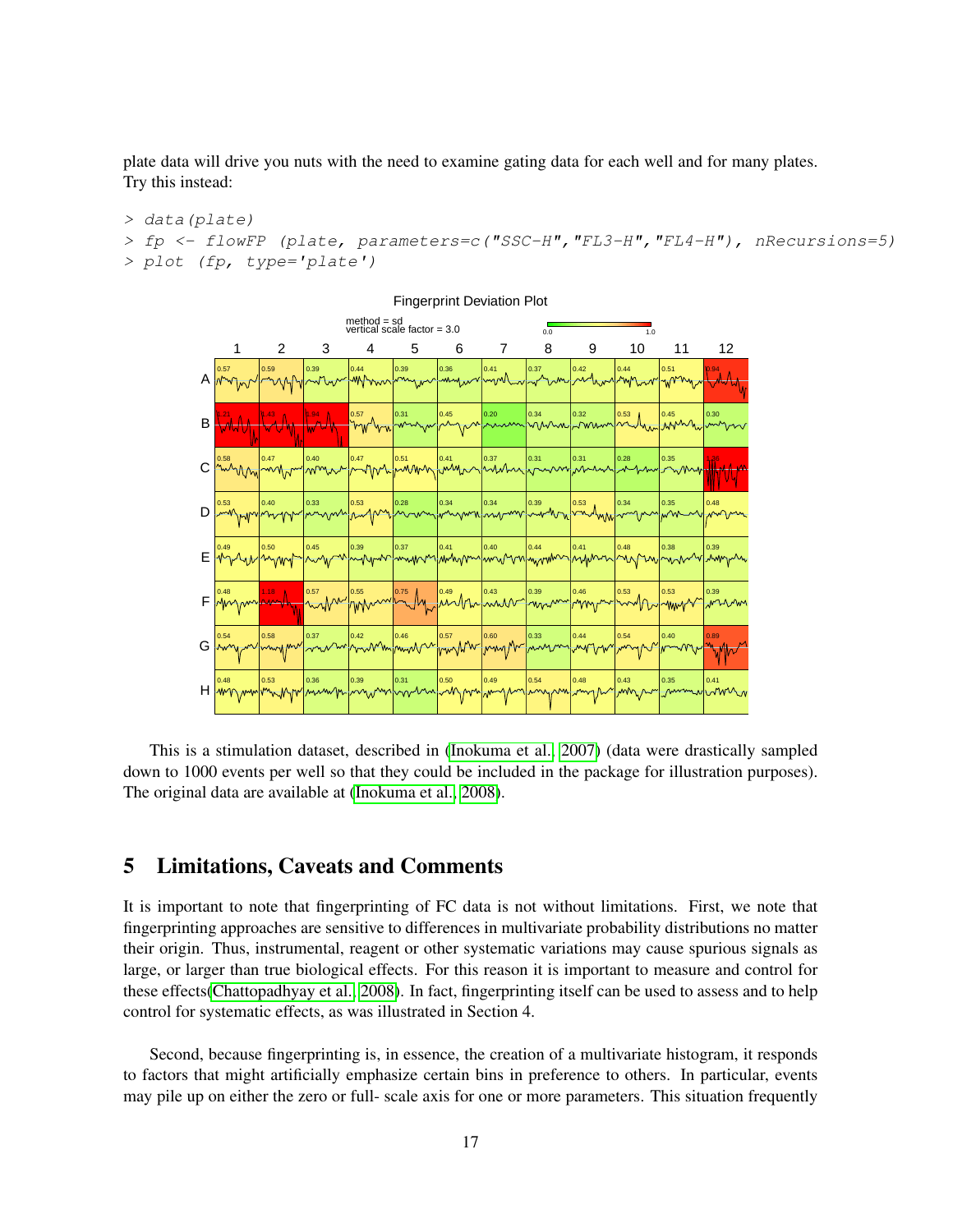results from values that would be negative due to compensation or background subtraction (causing pile-up on the zero axis) or at the other end of the scale, values that exceed the dynamic range of the signal detection apparatus causing pile-up at full scale. At either end this results falsely in an apparent high density of events. Fingerprinting bins are thus "attracted" to these locations, causing a distortion in the proper characterization of the true multivariate probability distribution function.

Just as scaling and transformation of data are important for visualization of multi- parameter distributions[\(Parks et al., 2006;](#page-19-11) [Tung et al., 2004;](#page-20-0) [Novo and Wood, 2008\)](#page-19-12), so they are also important for fingerprinting. Data acquired using linear amplifiers such as exist in some modern instruments, or data that have been "linearized" from instruments with logarithmic amplifiers, tend to be heavily skewed to the left, since in most cases data distributions are quasi-log-normally distributed. Bins determined from such data thus have extreme variations in size. A good rule of thumb is to use a data transformation that produces the most spread-out distribution, which also is often the transformation most effective for clear visualization of the distribution.

A key limitation for fingerprinting approaches, including flowFP, relates to the number of events available for analysis. Since the objective of probability binning is to find bins containing equal numbers of events, it follows that once the number of bins is on the order of the number of events in an instance, the expected number of events per bin will be of order unity. In this case differences in bin counts will not be statistically significant. On the other hand, if the dimensionality of the data set is high, the average number of times any parameter will be divided in the binning process will be small. For example, in a dataset with 18 parameters, if we demand at least, say, 10 events per bin for statistical accuracy, about  $2.6 \times 10^6$  events would be required in order that each parameter be divided on average into at least two bins. Thus, the spatial resolution of binning is limited by the number of events collected, and as the number of parameters increases, the number of events needed to maintain resolution increases geometrically.

Finally, although flowFP is computationally fast, because of the way that flow cytometric data are represented in R large datasets consume vast amounts of memory. If you need to process 96-well data for example, you will probably either need a machine with lots of memory (>4 GByte), or you will have to use some tricks, like sampling the data in order to reduce memory footprint. Fortunately, memory is cheap and 64-bit operating systems are becoming commonplace. For example, just reading in the data in [\(Inokuma et al., 2008\)](#page-19-10) consumed 3.1 GB on a Linux 64-bit machine with 32 GB of memory. Fingerprinting required (briefly) an additional 2.5 GB for a total of 5.6 GB. However the whole process (reading in the data, computing the fingerprints, and displaying the result similar to the 96-well figure above) only took about 1 minute.

With recent technological advances, FC is now capable of operating as a true high-throughput technique. A key enabling requirement is the need to automate data analysis for speed, much as automation in sample preparation and data acquisition have accelerated the rate of generation of data and thereby enabled high-throughput FC. This requirement inevitably drives movement away from human-drawn, visually-based gating which is the single most significant obstacle preventing a true high-throughput FC workflow. We hope you find flowFP a useful tool in your toolbox to help you achieve this goal.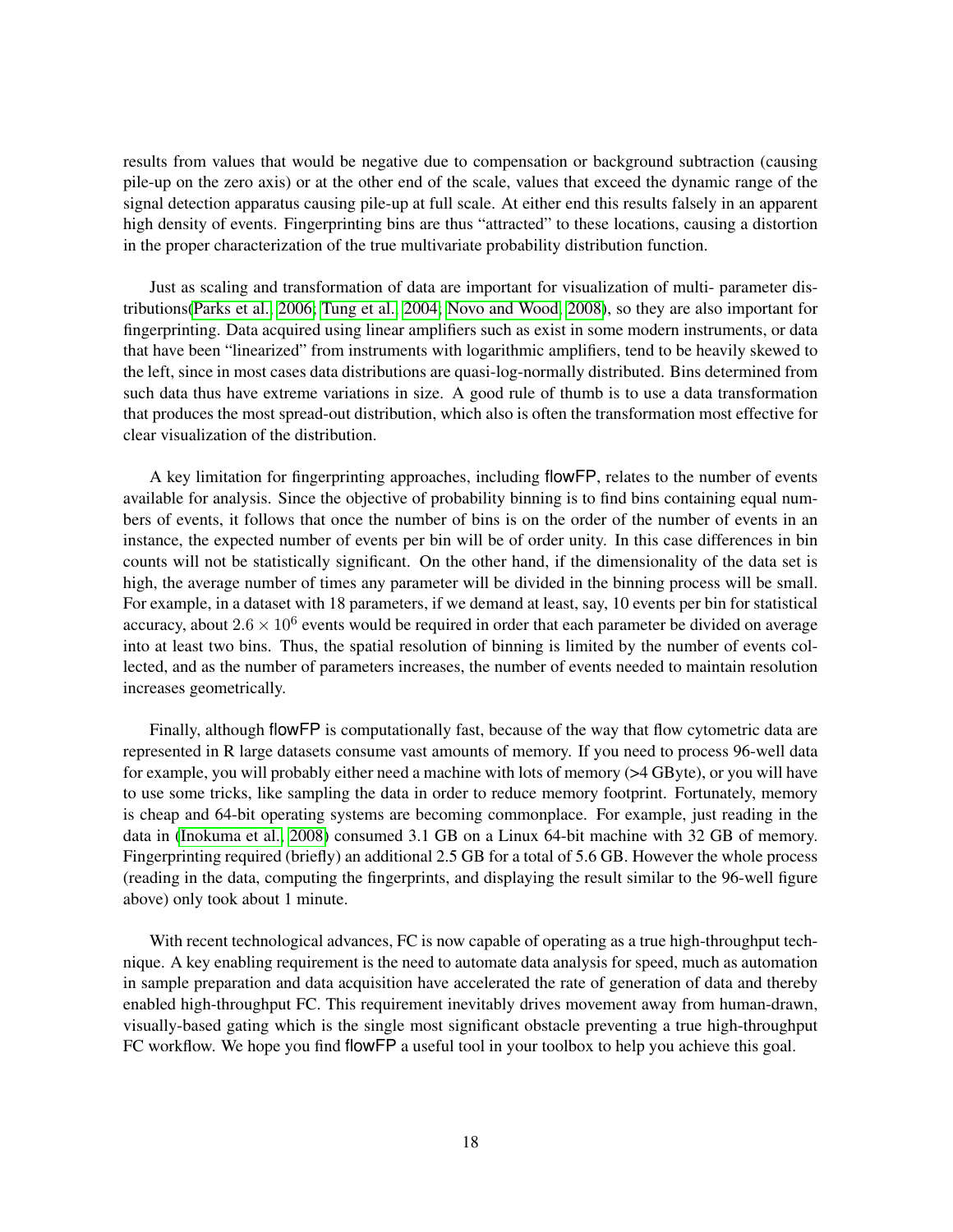## 6 Acknowledgements

We wish to express our deep gratitude to Jonni Moore and all of the people of the University of Pennsylvania Flow Cytometry Resource. We thank Florian Hahne, Nolwenn Le Meur and Ryan Brinkman for advice and assistance in programming in R and integration with flowCore. We are most especially grateful to Clarient, Inc. for generously making available data sets used to illustrate the utility of flowFP.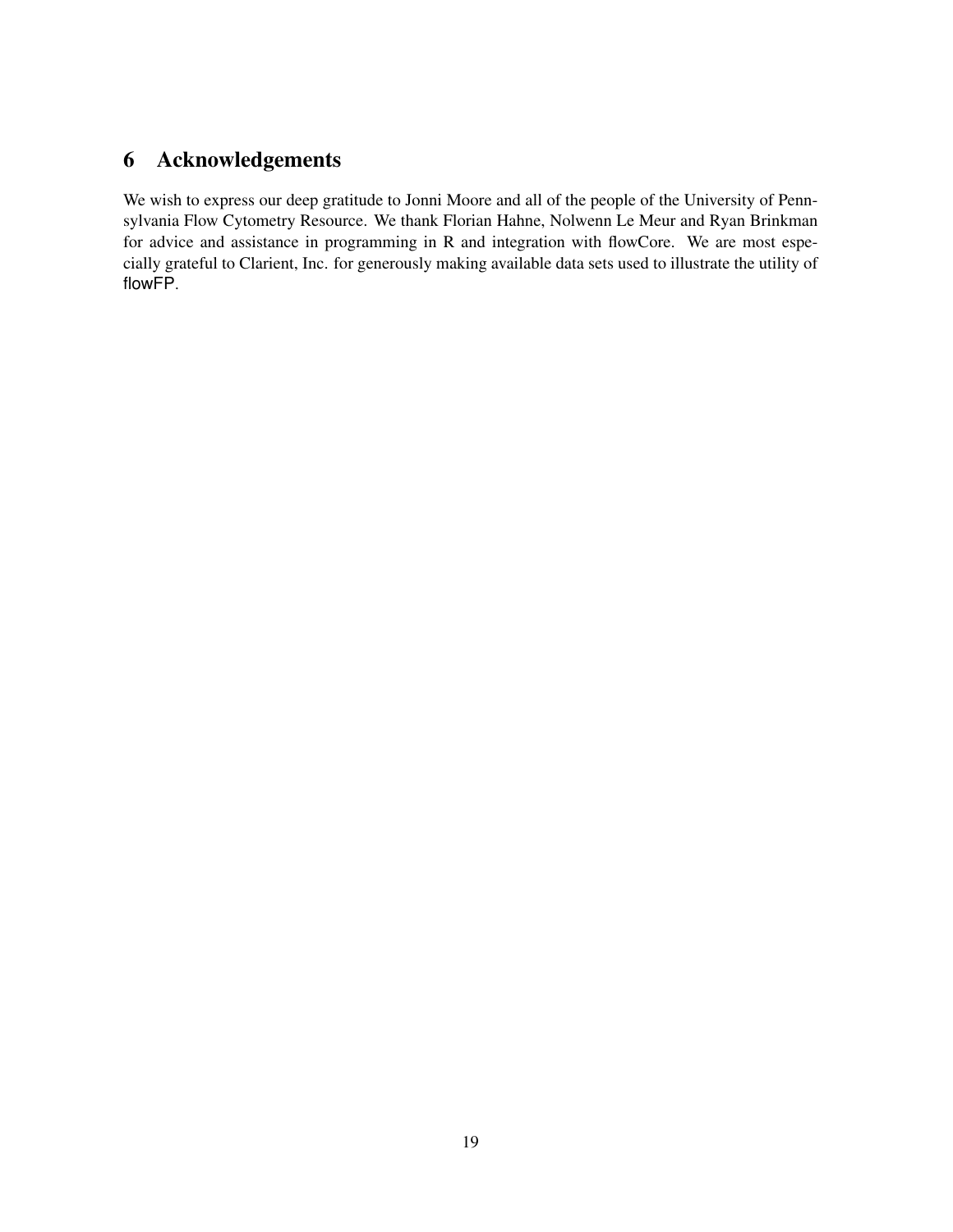### References

- <span id="page-19-8"></span>M. J. Borowitz, K. L. Guenther, K. E. Shults, and G. T. Stelzer. Immunophenotyping of acute leukemia by flow cytometric analysis. use of cd45 and right-angle light scatter to gate on leukemic blasts in three-color analysis. *Am J Clin Pathol*, 100(5):534–40, Nov 1993.
- <span id="page-19-5"></span>P. K. Chattopadhyay, D. A. Price, T. F. Harper, M. R. Betts, J. Yu, E. Gostick, S. P. Perfetto, P. Goepfert, R. A. Koup, S. C. De Rosa, M. P. Bruchez, and M. Roederer. Quantum dot semiconductor nanocrystals for immunophenotyping by polychromatic flow cytometry. *Nat Med*, 12(8):972–7, Aug 2006.
- <span id="page-19-0"></span>P. K. Chattopadhyay, C. M. Hogerkorp, and M. Roederer. A chromatic explosion: the development and future of multiparameter flow cytometry. *Immunology*, 125(4):441–9, Dec 2008.
- <span id="page-19-4"></span>I. V. Gates, Y. Zhang, C. Shambaugh, M. A. Bauman, C. Tan, and J. L. Bodmer. Quantitative measurement of varicella zoster virus infection using semi-automated flow cytometry. *Appl Environ Microbiol*, Feb 5 2009.
- <span id="page-19-9"></span>M. Inokuma, C. dela Rosa, C. Schmitt, P. Haaland, J. Siebert, D. Petry, M. Tang, M. A. Suni, S. A. Ghanekar, D. Gladding, J. F. Dunne, V. C. Maino, M. L. Disis, and H. T. Maecker. Functional t cell responses to tumor antigens in breast cancer patients have a distinct phenotype and cytokine signature. *J Immunol*, 179(4):2627–33, Aug 15 2007.
- <span id="page-19-10"></span>M. Inokuma, C. dela Rosa, C. Schmitt, P. Haaland, J. Siebert, D. Petry, M. Tang, M. A. Suni, S. A. Ghanekar, D. Gladding, J. F. Dunne, V. C. Maino, M. L. Disis, and H. T. Maecker, 2008.
- <span id="page-19-1"></span>McCoy Jr. J. P. Basic principles of flow cytometry. *Hematol Oncol Clin North Am*, 16(2):229–43, Apr 2002.
- <span id="page-19-3"></span>A. S. Kelliher, D. W. Parent, D. C. Anderson, M. E. Dorn, J. L. Hahn, S. Eapen, and F. I. Preffer. Novel use of the bd facs spa to automate custom monoclonal antibody panel preparations for immunophenotyping. *Cytometry B Clin Cytom*, 66(1):40–5, Jul 2005.
- <span id="page-19-2"></span>S. Murthi, S. Sankaranarayanan, B. Xia, G. M. Lambert, J. J. Rodriguez, and D. W. Galbraith. Performance analysis of a dual-buffer architecture for digital flow cytometry. *Cytometry A*, 66(2):109–18, Aug 2005.
- <span id="page-19-12"></span>D. Novo and J. Wood. Flow cytometry histograms: transformations, resolution, and display. *Cytometry A*, 73(8):685–92, Aug 2008.
- <span id="page-19-11"></span>D. R. Parks, M. Roederer, and W. A. Moore. A new "logicle" display method avoids deceptive effects of logarithmic scaling for low signals and compensated data. *Cytometry A*, 69(6):541–51, Jun 2006.
- <span id="page-19-6"></span>M. Roederer, W. Moore, A. Treister, R. R. Hardy, and L. A. Herzenberg. Probability binning comparison: a metric for quantitating multivariate distribution differences. *Cytometry*, 45(1):47–55, Sep 1 2001.
- <span id="page-19-7"></span>W. T. Rogers, A. R. Moser, H. A. Holyst, A. Bantly, E. R. Mohler 3rd, G. Scangas, and J. S. Moore. Cytometric fingerprinting: quantitative characterization of multivariate distributions. *Cytometry A*, 73(5):430–41, may 2008.